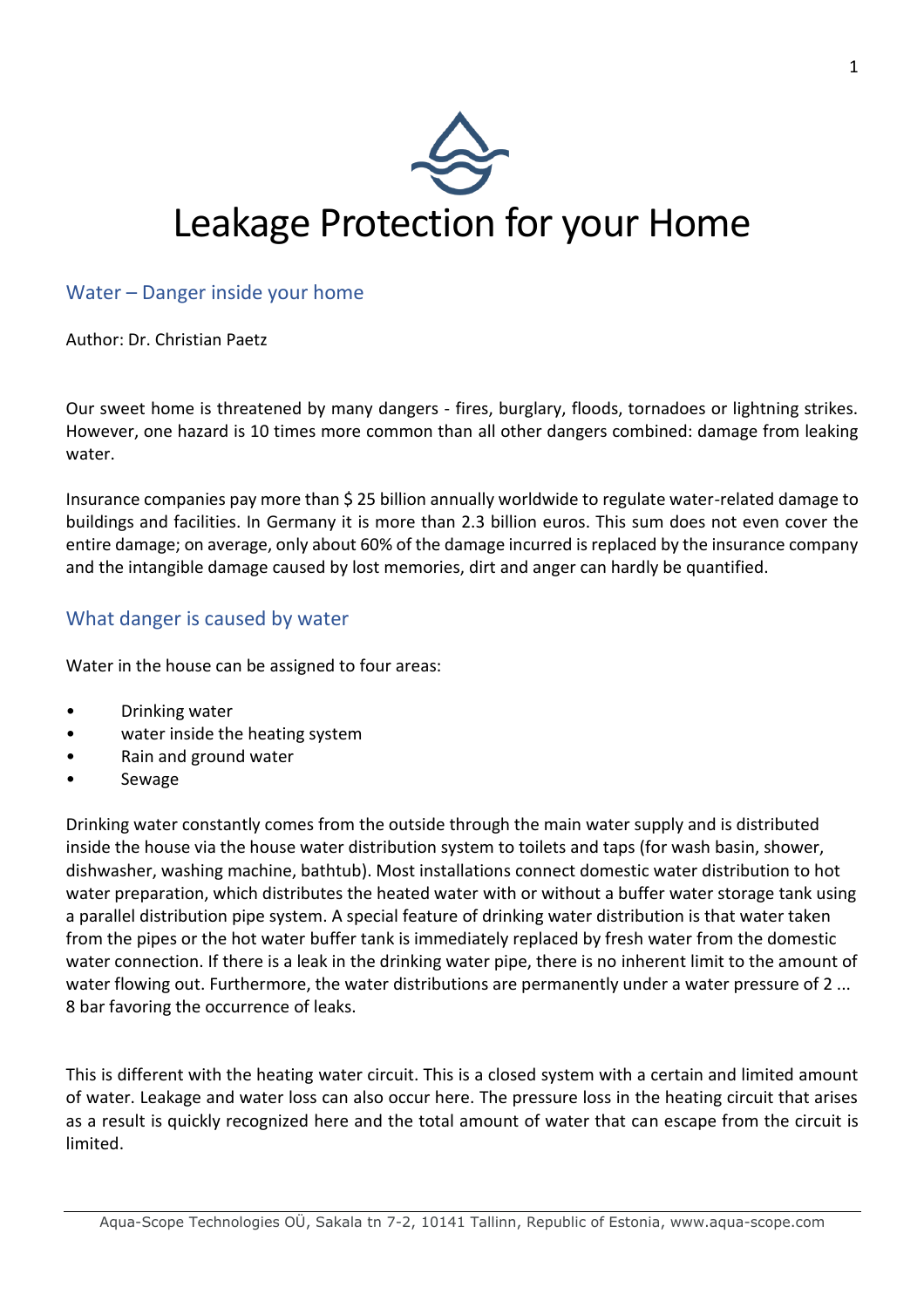External water sources such as rain, ground or flood water also lead to damage in the house. However, this damage is usually closely related to heavy rain events and therefore quite foreseeable.

Sewage water from the use of the drinking water supply is undoubtedly a danger to the building structure as well if there is a leak over a longer period of time. Sewage water is not under pressure and only flows when the drinking water supply has been used. Insurance statistics show that only well under one percent of all water damage is associated with wastewater.

Because of the unlimited inflow of water under pressure, the drinking water distribution is the central component where leakage protection in the house.

Damage caused by water from the drinking water distribution can now be divided into two areas:

- Malfunction: This denotes leaks in the distribution, i.e. corroded and leaky pipes or hoses or connectors or leaks in other faulty installation technology (warm water buffer tank, etc.).
- Incorrect operation: This includes the overflow of a sink, bathtub or shower. Overflow usually occurs due to a combination of incorrect use, i.e. some persons forgets about turning off the water again and a partially or completely blocked overflow on the sink or the bathtub. Showers can cause an overflow when the sewage pipe is blocked due to the common mixture of soap, dirt hairs and other things that usually do not belong into a shower.

The insurance industry, the main victim of leaks, describes all events that lead to damage due to water in the house as "Escape of water".

### How water destroys

Escaping water dampens building materials such as wood or insulating materials, softens and destroys furniture, clothing, books and electrical and electronic devices such as televisions or even cell phones.

While water usually destroys electronic devices immediately, the damage to materials such as wood, paper and textiles depends on the amount of water and especially on the exposure time of this water. These materials swell due to prolonged exposure to water and are therefore unusable. In addition, mold forms on the surface of wet organic materials.

A quickly recognized water damage, even with a large amount of leaked water, is therefore regularly less harmful than small but undetected amounts of water that could affect materials over a very long period of time.

### What is Leakage Protection?

Leakage protection prevents or limits escaping water and / or shortens the exposure time of this water. Leakage protection follows a process with four sub-steps.

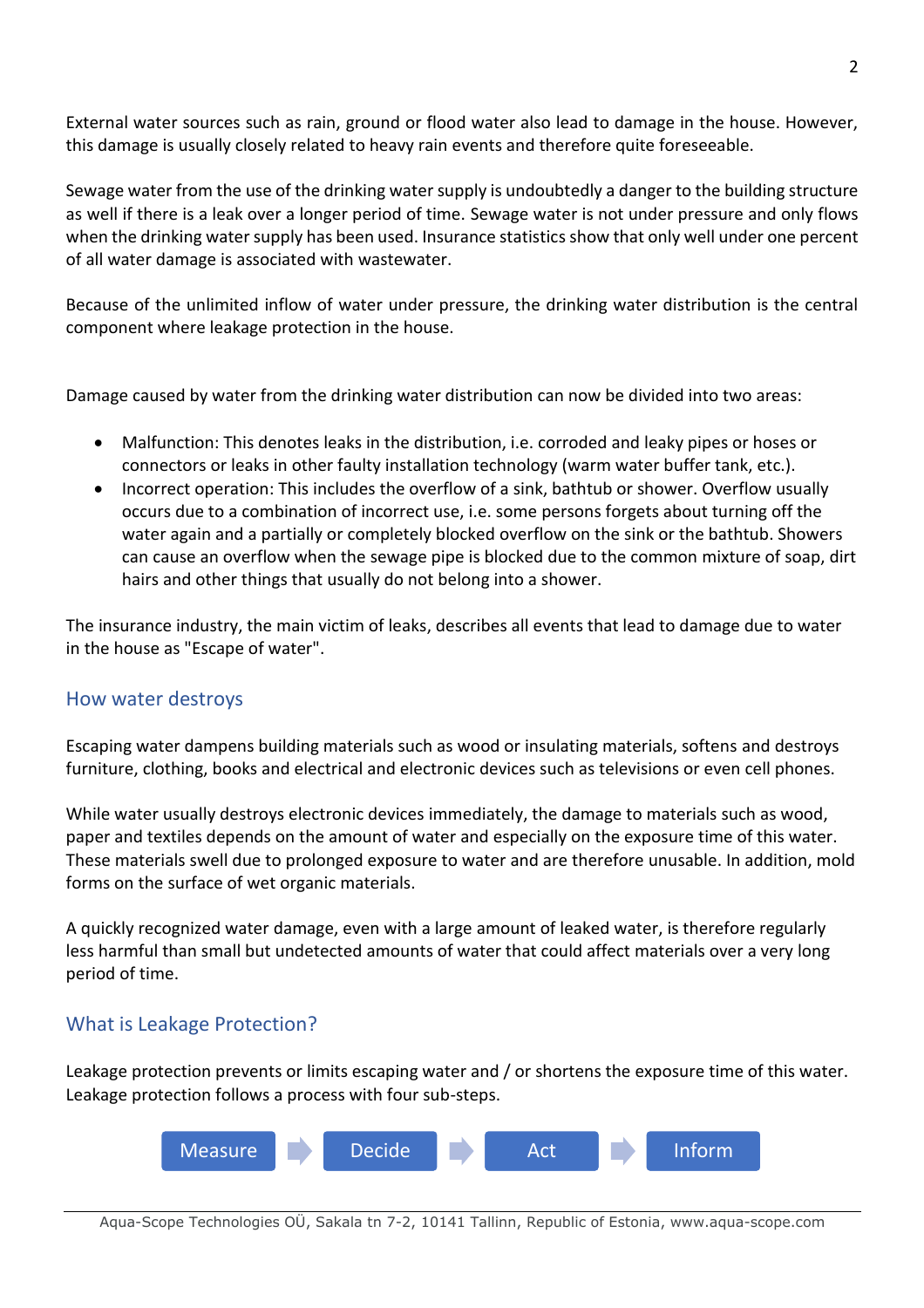Effective leakage protection systems should adequately map all four sub-steps. However, products are also available on the market that only cover partial aspects of effective leakage protection.

## Variety of Leakages

A good leak protection system must be able to identify all possible damage cases in reasonable time. Damage cases can be of very different types and occur with very different probability.

Typical damage cases are:

- Over the years, a copper pipe rusts from the inside. The rusted area only has a small orifice where only a few drops of water escape. Since the copper pipes are mostly installed in the wall or on riser manholes, no one notices the small defect. Due to further corrosion, the orifice widens and the entire wall is moistened. If the damage is visible to the owner, it is usually too late.

- There is more frequent damage around the sinks. The flexible hoses between the corner valve and faucet leaks, the corner valves can tear off due to thermal and mechanical stress.

- Water from the washing sink can get under the wash basin due to overflows or simple flooding.

- The connection between pipe segments is realized by mechanical coupling elements, so-called fitting. Depending on the connection technology used, the soldering or pressing points on the fittings can tear off. This quickly leads to a considerable leak of water.

- Installations such as boilers, water storage tanks, instantaneous water heaters or filters connected to the drinking water can leak. Water escapes at connection points or by simply rusting through the outer wall of the installation equipment.

- A jammed toilet flush does not leak water. However, good leakage protection will recognize this malfunction and warn against unnecessary waste of water.

Effective leakage protection systems must detect all of these cases and even more using suitable sensors or a combination of sensors. The following five principal damage events play a role:

- 1. The sudden leakage of a lot of water by tearing off a pipe or other installation.
- 2. The unusually long leakage of water due to a normal size leak.
- 3. The permanent leakage of very little water through a so-called micro leak.
- 4. The overflow of water from the sink / bathtub due to misconduct by the residents.
- 5. Unusual water withdrawal, for example from a jammed toilet.

#### Sensors for Leakage Protection

In order to identify all these types of damage, different sensors must be installed and their measured values combined and evaluated.

#### Flood sensors

Flood sensors are small, battery-operated electronic devices that can detect water via external metal pins. If these metal pins are short-circuited, the electronics detect water and usually reports this wirelessly to a control center, which can then take further suitable measures such as switching off the water and / or alerting the resident.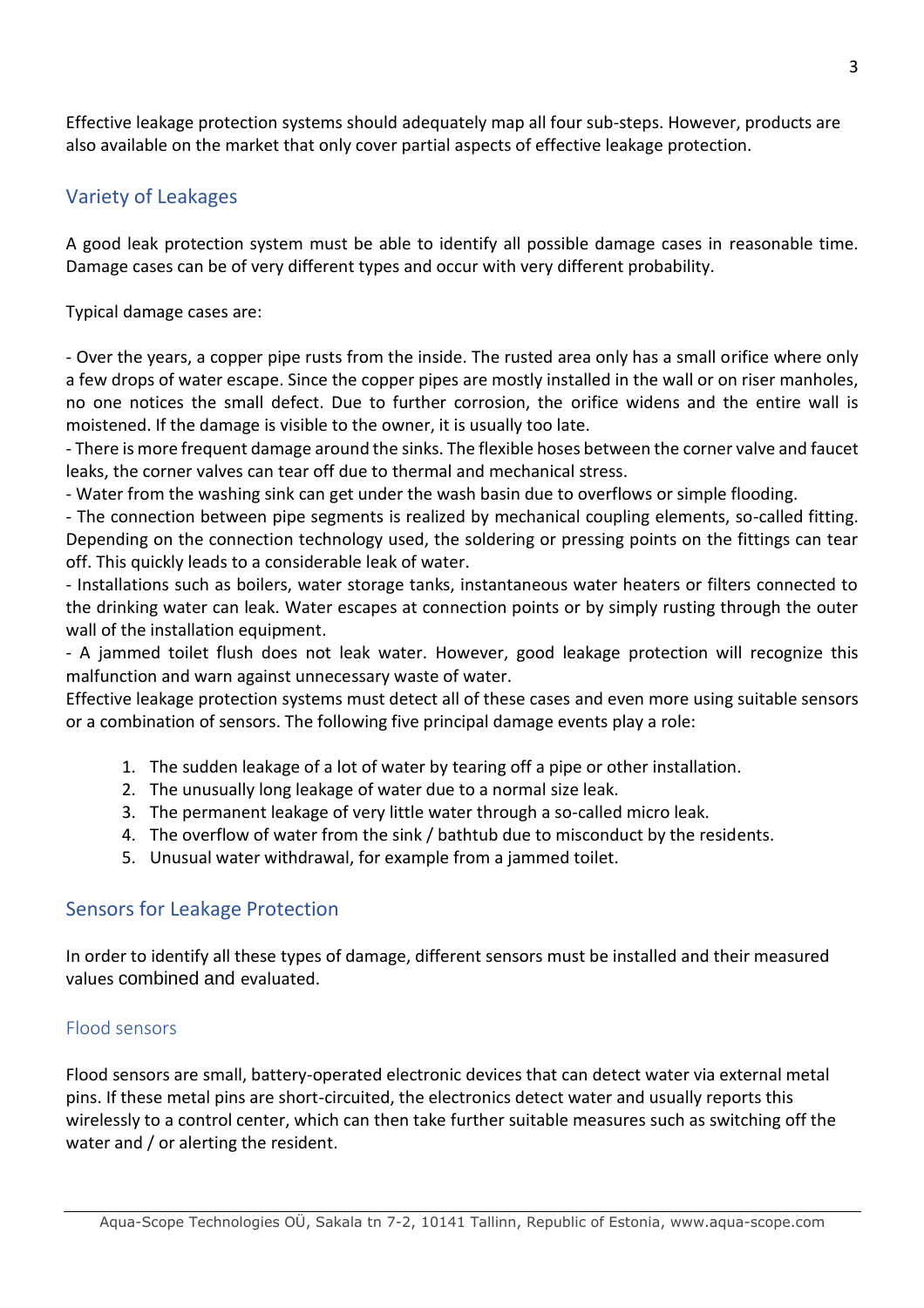Flood sensors are offered in different designs (arrangement of the metal pins) and with different wireless protocols, which enable integration into a possibly existing smart home system or operation as a single device. Particularly inexpensive products only report water acoustically.

Flood sensors are very well suited for detecting water at critical points in the house, such as under sinks, next to boilers etc. The difficulty is to find out exactly where these critical points are and how to position a corresponding sensor. Good sensors have – typically as additional option - a small additional sensor head connected with a cable, in order to be able to detect water in narrow gaps under a device without having to position the entire sensor, which is usually larger due to the battery. Instead of the sensor head, sometimes a water-sensitive cable (usually 1 ... 2 meters long) can be connected to a flood sensor. This can then be designed, for example, in a riser shaft so that a larger area of installation can be covered.

Flow measurements are an obvious way to detect unwanted water leaks. Unfortunately, it is anything but trivial to distinguish escaping (leaking) water from the desired water take. Depending on the sensor system used to detect water flow, the minimum necessary flow velocity of the water, which a sensor can still detect, may be too high.

As an example, traditional mechanical water meters used by water works companies have a minimum flow threshold as high as 10…20 liters/hour.

Modern metering systems use ultrasonic sensors and can therefore detect significantly smaller water flows. However, the challenge remains of distinguishing escaping water from the legit water takes.

Some startups advertise the use of artificial intelligence and machine learning. This sounds very sophisticated but can lead to undesirable side effects. Example: In normal times of work, a shower is always taken between 6:00 and 6:30 in the morning. After a certain time, the system learned that a significant amount of water is always used during this period. It has to recognize an equally large water outflow at 8 a.m. or 9 a.m. as escaping water, because there is usually no one in the house and no water has been drawn off over a longer period of time. The whole thing goes well until the home owner get the flu, stays in bed and then want to warm up in the shower at 8:30.

### Micro leakage detection

Micro-leakage detection is a process that is well known to plumbers from heating installations. The piping system is filled with water under a certain pressure and then disconnected from the supply line. If the pressure remains, the pipe system is tight, if the pressure drops, water must have flowed away somewhere - a leak. Since there is always water under a nominal pressure of several bars in the tap water pipe, the pipe system only has to be disconnected from the main water supply and the water pressure measured for some time (usually some minutes only). With this method, even the smallest leaks can be identified, depending on how much time is available to carry out the test. Commercial systems usually perform this test at night for over 15 minutes. Should water be needed unexpectedly during this time, this would be recognized by a sudden drop in pressure due to an open water tap or the toilet flush. The feeder can then be opened again quickly and the test is repeated later. Good micro leakage tests can detect escaping water as low as 4 ml/hour.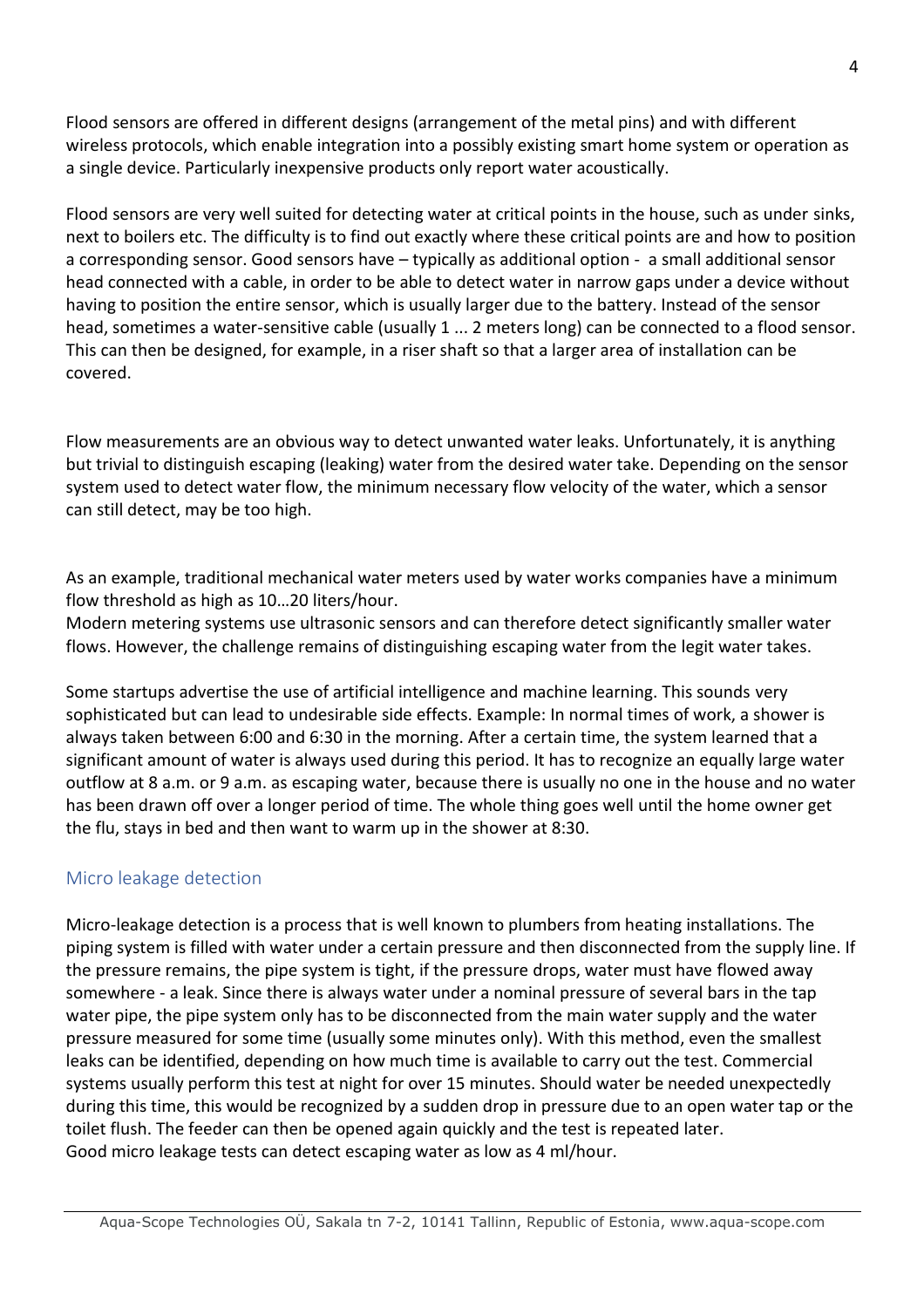# Water Shut Off

Once a leak is detected, the further supply of water via the domestic water connection must be stopped as soon as possible. If the resident is informed and nearby, he could do this manually by shutting off the main valve. In most cases, however, the water must be switched off automatically. There are a number of electrical shut-off options such as magnetic shut-off valves (solenoids) that can be easily switched via a control. Such shut-off valves are almost never installed in a normal domestic water distribution system and therefore have to be installed in the water supply by an installer first. For this purpose, the water supply is switched off, the main water pipe is cut at a suitable point and the corresponding component is inserted into the pipe. The installation of such a valve is not only cost-intensive but also involves an additional risk., There are two further coupling points with different expansion coefficients that are installed directly in the water pipe and thus represent further potential weak points for water leaks. Furthermore, solenoids tend to block due to dirt and corrosions and therefore they are not a reliable option to stop water flow in case of an emergency.

The retrofittable motor servos from Aqua-Scope Technologies (or Ubitech Limited outside of EU/UK/RU/ZA regions) offer an alternative. No additional component is introduced into the water distribution, but the already installed shut-off valve is retrofitted by an additional motor.

Aqua-Scope offers two different versions of motor servos for the two most commonly used valve types:

- BVS: For ball valves of diameters between  $\frac{1}{2}$  and 1% inch
- KVS: For Angled Seat Gate valves (KFR Valves) according to DIN 20, DIN 25 or DIN 32

The installation of these retrofit motor servos does not require much time or special knowledge. Any homeowner can do this without prior special training in a matter of minutes.

As soon as the motor servo receive a corresponding control command, they switch off the water in a few seconds. In order to ensure that the valve functions perfectly in case of a leak, the motor servo will regularly carry out a training run (close plus reopen) to briefly move the valve.

#### Alarming home owners

At the same time that the water is turned off, the residents must be informed of the alarm situation. On the one hand, the water is turned off and certain functions such as a shower or toilet are no longer available. On the other hand, the alarm is only given after a certain amount of water has leaked out. With good leakage protection, this amount will be small but it is never zero.

The mobile phone with a so-called push message, which is displayed directly on the screen, is suitable for the information. However, this presupposes that the user has also installed an appropriate app from the provider of the leakage protection. Good systems will therefore also use alternative information channels such as SMS or direct phone calls (automated or from an alarm center) and offer a possibility for alarm escalation. This means that an adjustable time is waited for after information has been given, for example by a push message. If the alarm was not acknowledged during this time, i.e. the resident is informed, then in a next wave of information other residents can be alarmed or other communication channels can be used.